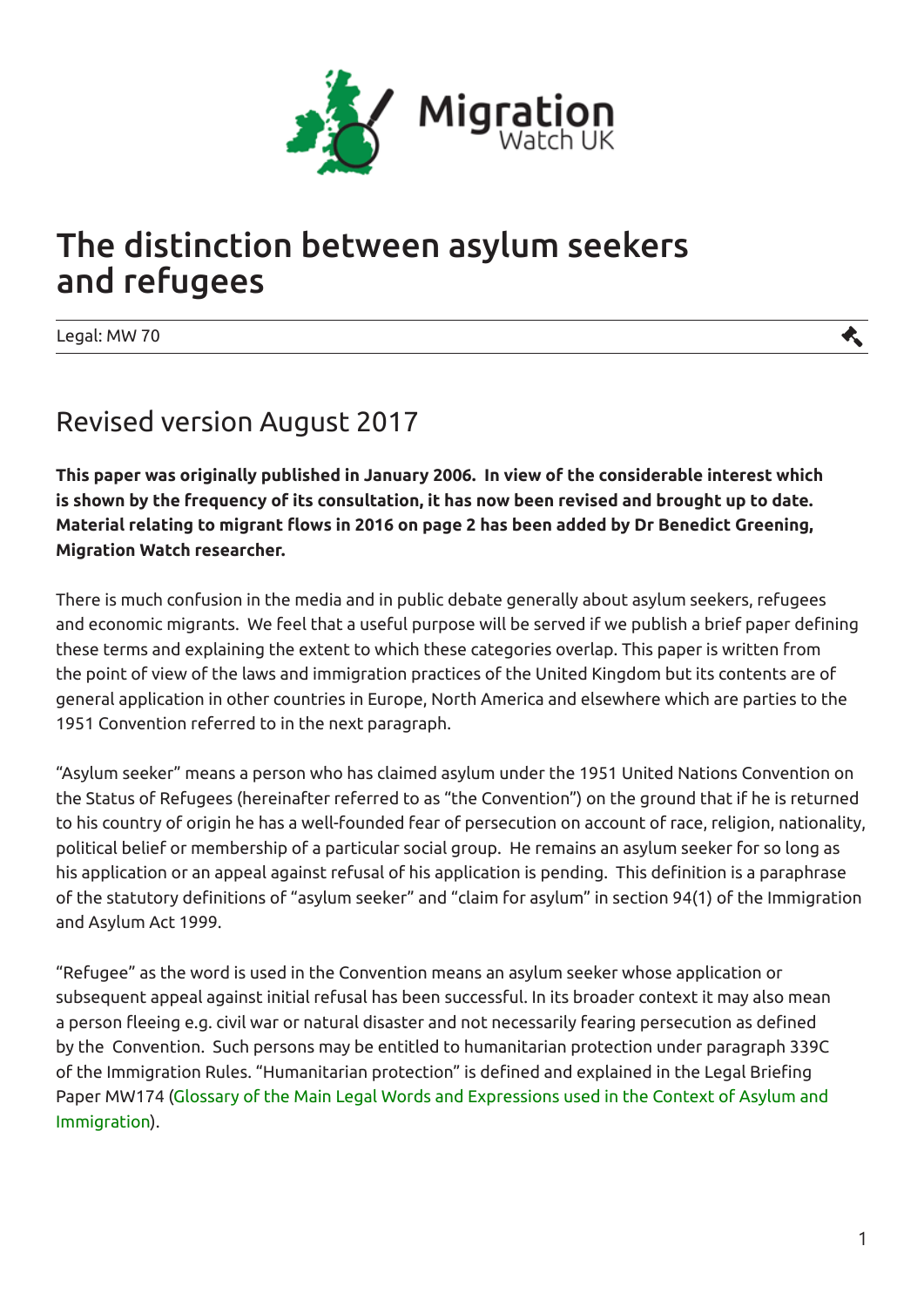"Economic migrant" means a person who has left his or her own country and seeks by lawful or unlawful means to make a living for himself or herself (and their family in many cases) in another country. As will be explained later, many asylum seekers are in fact economic migrants who hope to secure entry into the United Kingdom by claiming asylum.

So far so good and at least as far as asylum seekers are concerned, there ought to be no confusion. To describe a person as an asylum seeker is in principle a neutral statement, not making any assumption as to whether his claim is justified or not. Unfortunately "asylum seeker" and "refugee" are frequently conflated, giving rise to much confusion. As an example of this we refer to a booklet published by the Church of England in 2005 entitled "A place of refuge – a positive approach to asylum seekers and refugees in the UK". It was a serious and obviously well-intentioned study, running to 63 pages with a foreword by the Bishop of Southwark. Its preparation resulted from a discussion of the subject by the General Synod in February 2004. Clearly a document to which the Church attached much importance. The booklet gets off to a good start with definitions of "refugee" and "asylum seeker" similar to those above. However, it soon becomes apparent in the text that the authors are not capable of maintaining a proper distinction between these terms. At several points in the text the two expressions are conflated and contrasted with "migrants" economic or otherwise. Thus on page 11:

"Whilst the migrant stands to lose a better quality of life if her or his request for hospitality is rejected, *the asylum seeker stands to lose his or her life.*" [Emphasis supplied]

The italicised words in this quotation might be true of an asylum seeker who has a genuine case and who is in due course accepted as a genuine refugee. It is, however, manifestly incorrect to say that all asylum seekers fear loss of life. Most are found not to have a genuine case and their applications/appeals are dismissed. Even in the case of genuine refugees it is not true to say that they all fear loss of life if they are returned to their countries of origin. Many fear loss of liberty or some other non-lethal form of persecution. This is explicitly recognised in the Convention itself, which in Article 33.1 defines the principal obligation of Contracting States as follows:

"No Contracting State shall expel or return ('refouler') a refugee in any manner to the frontiers of territories where his life *or freedom* [emphasis supplied] would be threatened on account of his race, religion, nationality, membership of a particular social group or political opinion."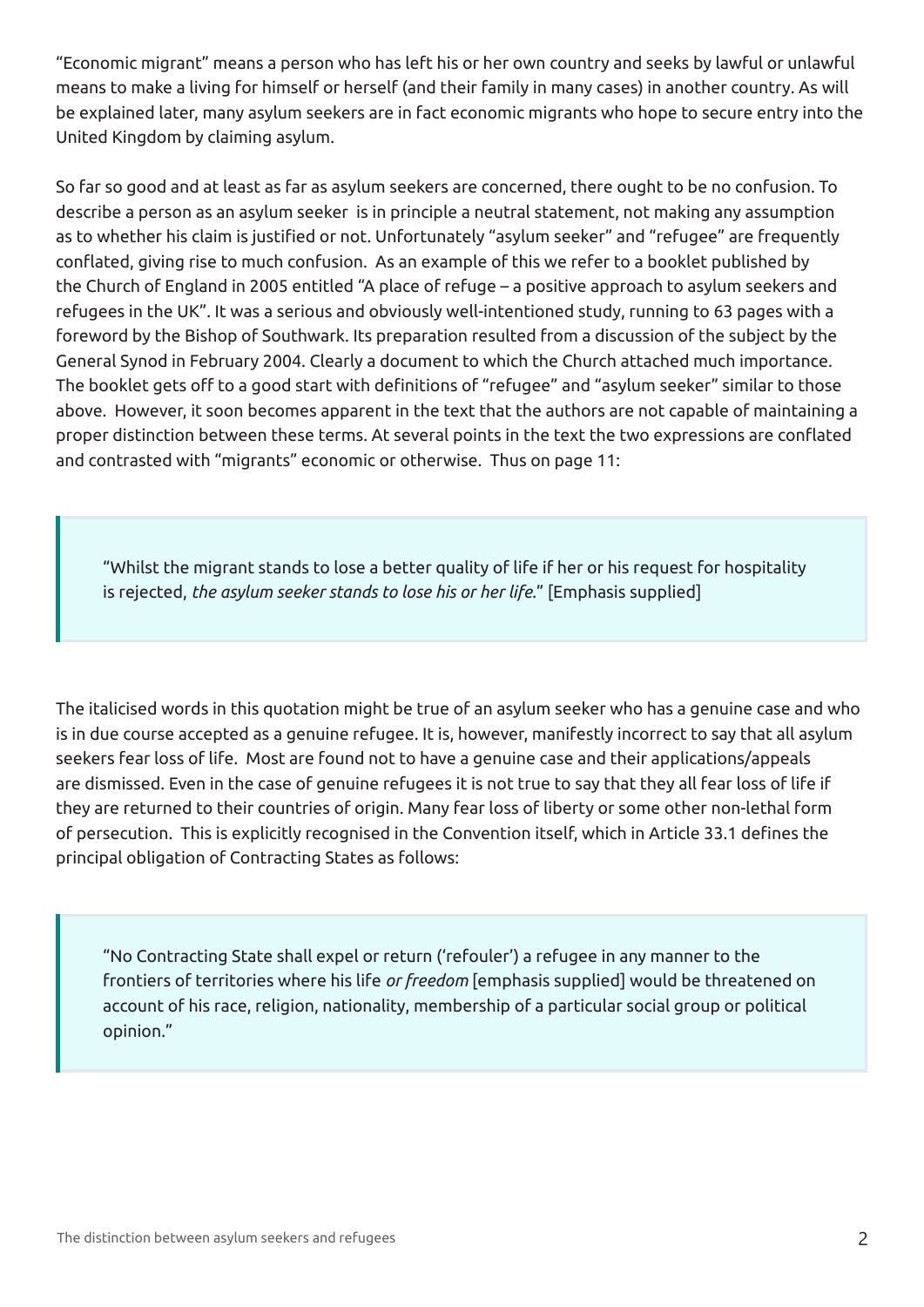On page 13 of the booklet appears the following passage :

"[D]ifferent criteria must apply to those fleeing persecution and oppression from those applied to other migrants. *Asylum seekers are extremely marginalized and vulnerable people. They have ceased to be under the protection of the governments of their own countries, and are unable to return home through fear of persecution.* [Emphasis supplied.]

The two italicised passages are obviously based on the assumption that all asylum seekers are genuine and that there is no difference between "asylum seeker" and "refugee". Furthermore, the first sentence draws an invalid distinction between asylum seekers and migrants. Frans Timmermans, vice-president of the European Commission, said in January 2016 that more than half of migrants, who at the time were arriving in Europe by sea at a rate of more than 2,300 per day, were motivated by "economic reasons" and not fleeing war or persecution. This view of the importance of economic factors was echoed by a recent United Nations High Commissioner for Refugees report with respect to migrants who have been travelling from other parts of the world to Libya in the hope of crossing the Mediterranean into Europe. It also needs to be borne in mind that most asylum applications and appeals in the UK are unsuccessful. The average rate of grant of asylum, humanitarian protection or discretionary leave in the last ten years (using Home Office cohort analysis data), including grants following appeal, was 40%. The main reason for the failure of a large number of applications is that the evidence given by the applicants/appellants is not credible, at either the application or appeal stage or both. On this subject you are invited to read briefing paper MW89 (The Immigration Appeals System Revised - 2010 Version) on this website on the working of the appeals system and in particular paragraph 17, which gives examples of the kind of contradictory or otherwise unbelievable stories which lead Home Office officials and immigration judges to dismiss applications and appeals because they conclude that the applicant/appellant is not telling the truth. Another common reason for dismissal is that even if the appellant is believed his evidence does not establish that he has a well-founded fear of persecution in his country of origin for one or other of the reasons set out in the Convention.

Asylum applications and appeals which are unsuccessful have been dismissed because of the failure of the applicants/appellants to persuade Home Office officials and immigration judges of the strength of their cases, even though the standard of proof required of a "reasonable degree of likelihood" is much more lenient than the normal civil burden of "balance of probabilities" and the applicant/appellant is often given the benefit of the doubt. The Archbishop of York, Dr John Sentamu, recently claimed publicly that many asylum applications were being unjustly dismissed, but he has not so far as we are aware supplied any evidence in support of this assertion. So what is the position of the unsuccessful asylum seeker? In the majority of cases he is an economic migrant who has tried to take advantage of the asylum system in the absence of any other available means of obtaining lawful entry into the United Kingdom. This conclusion is reinforced when one considers that most asylum seekers are young men, a disproportionate majority in relation to the make up of the populations of their countries of origin. Furthermore, many of them, particularly from China and the Indian sub-continent, have paid huge sums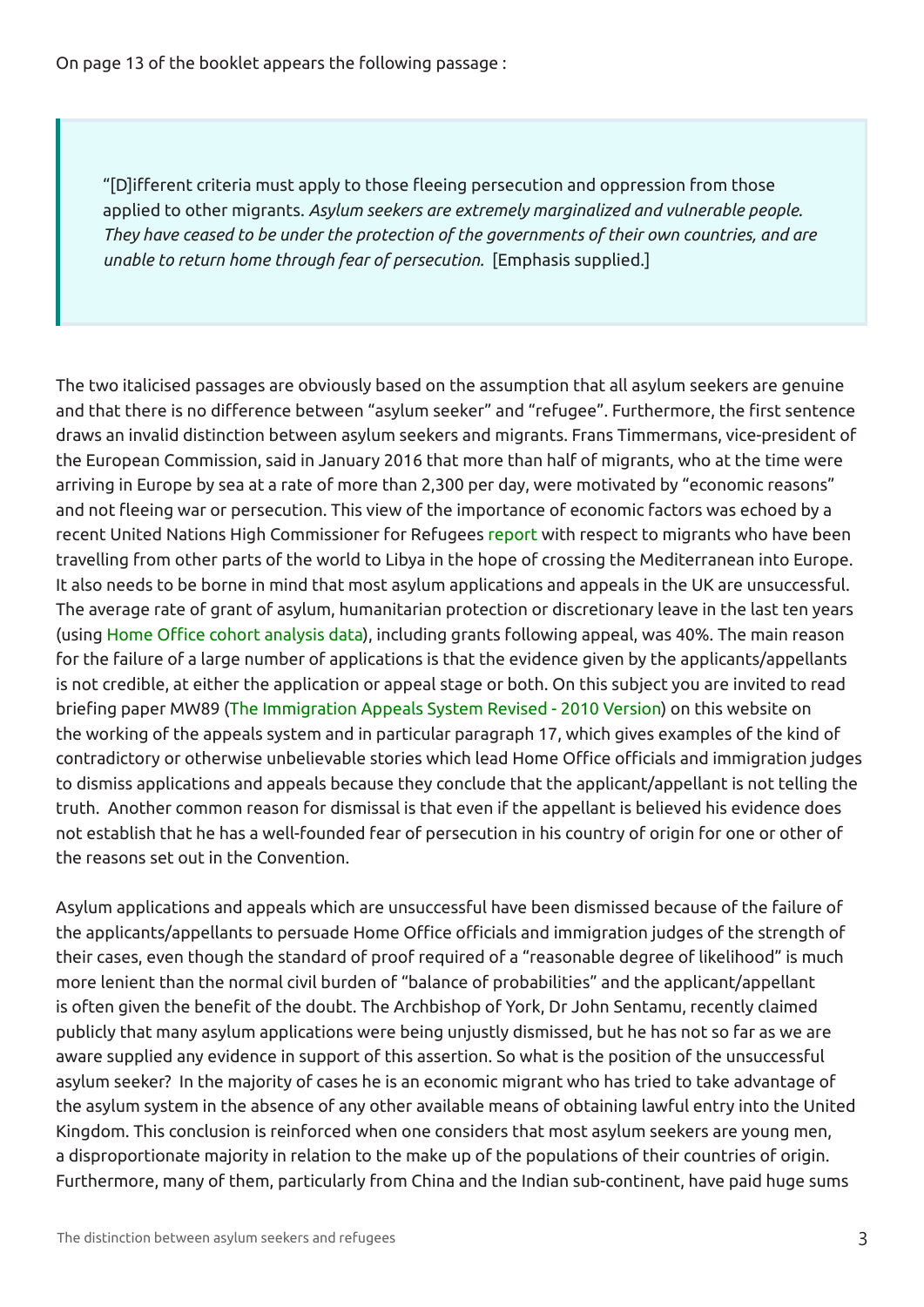of money to people traffickers to bring them to the UK.

There are of course other categories of economic migrants, including many people entering the UK lawfully with work permits or coming from other Member States of the European Union to take up employment here. There are also large numbers of illegal immigrants who are smuggled into the country as well as visitors, students and others who enter on short term visas and overstay. The position of unsuccessful asylum seekers is similar to that of the latter category. They are granted temporary admission while their applications/appeals are pending, but once they have exhausted their rights and are still unsuccessful they no longer have any lawful right to remain in the United Kingdom. They do not monopolise the category of economic migrant, but that remains nevertheless a reasonable designation for many of them.

The confusion of nomenclature is not helped by statements made by the then United Nations High Commissioner for Refugees, Antonio Guterres in the course of an interview, as reported on the Telegraph Online website on 30<sup>th</sup> December 2005. According to the report:

"Mr Guterres believed too many people confused refugees and asylum seekers on the one hand and would-be economic migrants on the other."

If this report is correct, Mr Guterres is falling into the common error of conflating asylum seekers and refugees on the one hand and failing to appreciate that there is an overlap between asylum seekers, particularly unsuccessful ones, and economic migrants on the other.

Further statements attributed to Mr Guterres make it necessary to deal with the alternative meaning of "refugee", i.e. a person fleeing civil war, natural disaster or other calamity. He makes the fair point that the largest numbers of refugees are close to the countries where their problems originated. As an example, many thousands of Tamils fled to India to escape the brutal civil war being waged between the Tamil Tigers and the government of Sri Lanka. In some cases they may have been escaping persecution as defined by the Convention but it is reasonable to assume in the majority of cases that they left Sri Lanka because of fears for their own personal safety or that of their families. Many were caught up in cross fire or had their properties or livelihoods destroyed by the fighting. The distinction is recognised by paragraph 164 of the UNHCR Handbook on Procedures and Criteria for Determining Refugee Status, a publication for which Mr Guterres has responsibility and which is relied on by officials and immigration judges dealing with asylum cases:

"Persons compelled to leave their country of origin as a result of international or national armed conflicts are not normally considered refugees under the 1951 Convention or 1967 Protocol………They do, however, have the protection provided for in other international instruments, e.g. the Geneva Conventions of 1949…etc"